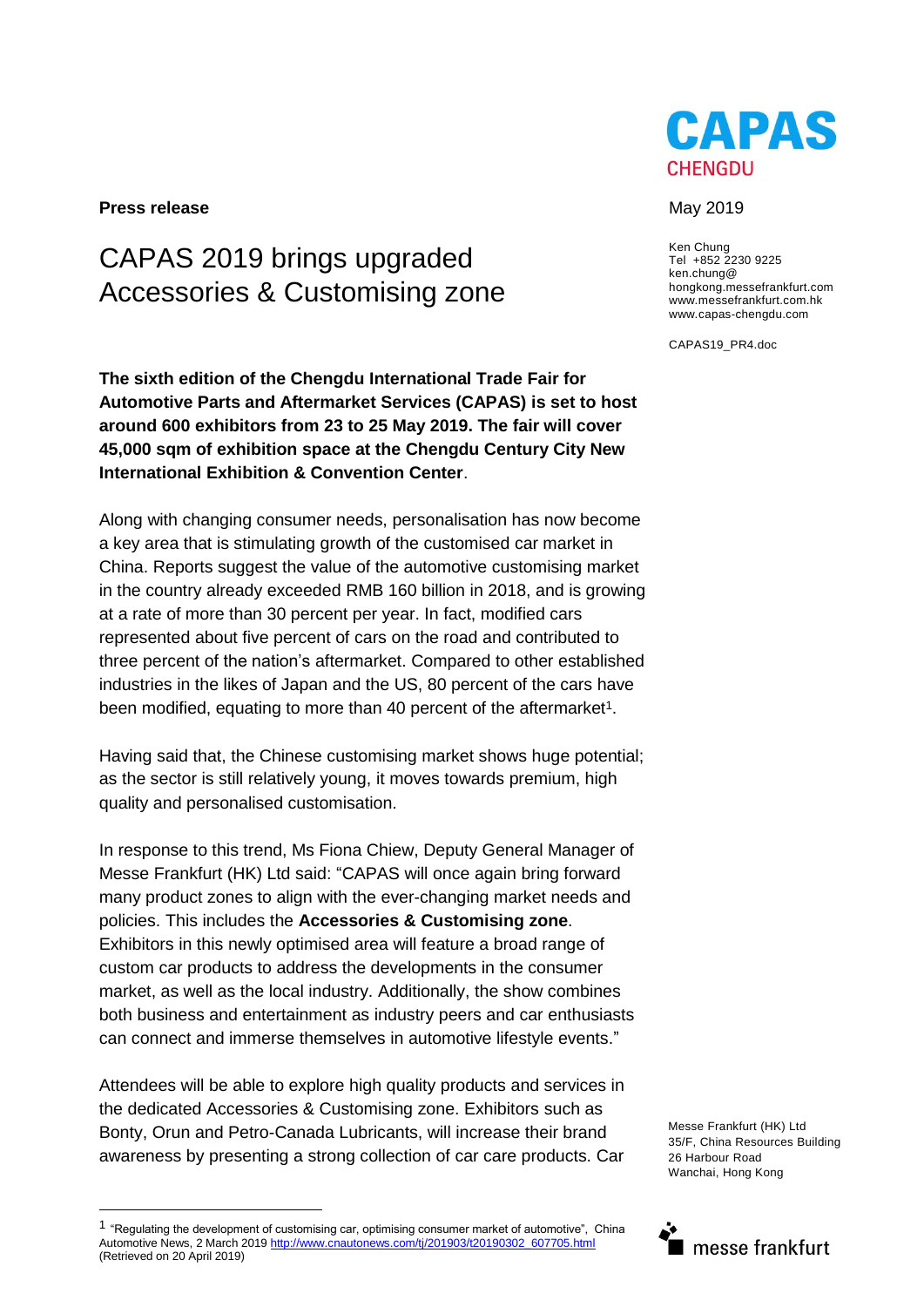owners can also take this opportunity to gain a better understanding of how to maintain their cars.

At the same time, the zone will also gather a number of companies who specialise in automotive customising. These include the likes of AP, HongZhi, Jex Motorsport, LiShuang, Modify-ah, SaiQu, SeDi, Vehicle Modification Group and ZhongTian. Exhibitors here are set to showcase customised cars, tuning materials, tyres and wheels for high performance vehicles and off-road pickup trucks.

### **Diverse fringe events capture speed and passion**

Visitors can also see a host of talks taking place in the Accessories & Customising zone. Experts will discuss techniques and industry training for customising, as well as their experiences for overcoming barriers and challenges along the way.

Elsewhere, the **Car Customising Festival - Interactive Workouts** creates synergy between products displayed, and the hands-on activities taking place at exhibition. The festival is in line with the fair's pursuit to promote more automotive lifestyle choices in the region.

During the three-day show, events in the festival include the **CARLAS – Car Painting Competition** and the **Introduction of i-Reach Safety Tyre** as well as the **Customising Technology Sharing Session for the Western Region**, **Sharing session for Self-drive Holidays** and **Simulated Car Racing**. Visitors can also enjoy a series of engaging and interactive activities like the **i-Reach Tyre Rolling Rally** and **Oil Barrel Squat Challenge**.

Motorsport enthusiasts will revel in the unique simulated driving experience. The show has invited several professional motorsport drivers to participate in the Simulated Car Racing event. Through advanced technologies that replicate current Formula One cars, participants will race against other drivers in the Italian Grand Prix at Monza.

Moreover, attendees can also enter into a competition to win some exclusive prizes, including the Petro-Canada full synthetic motor oil, car film wrapping service by CARLAS, as well as personalised car seats by RECARGO.

CAPAS is jointly organised by the China Council for the Promotion of International Trade, the Automotive Sub-Council (CCPIT-Auto), Messe Frankfurt (Shanghai) Co Ltd and the China Council for the Promotion of International Trade, Sichuan Council (CCPIT-Sichuan). For more information about the show, please visit [www.capas-chengdu.com](http://www.capas-chengdu.com/) or email [auto@hongkong.messefrankfurt.com.](mailto:auto@hongkong.messefrankfurt.com)

CAPAS Chengdu, China, 23 – 25 May 2019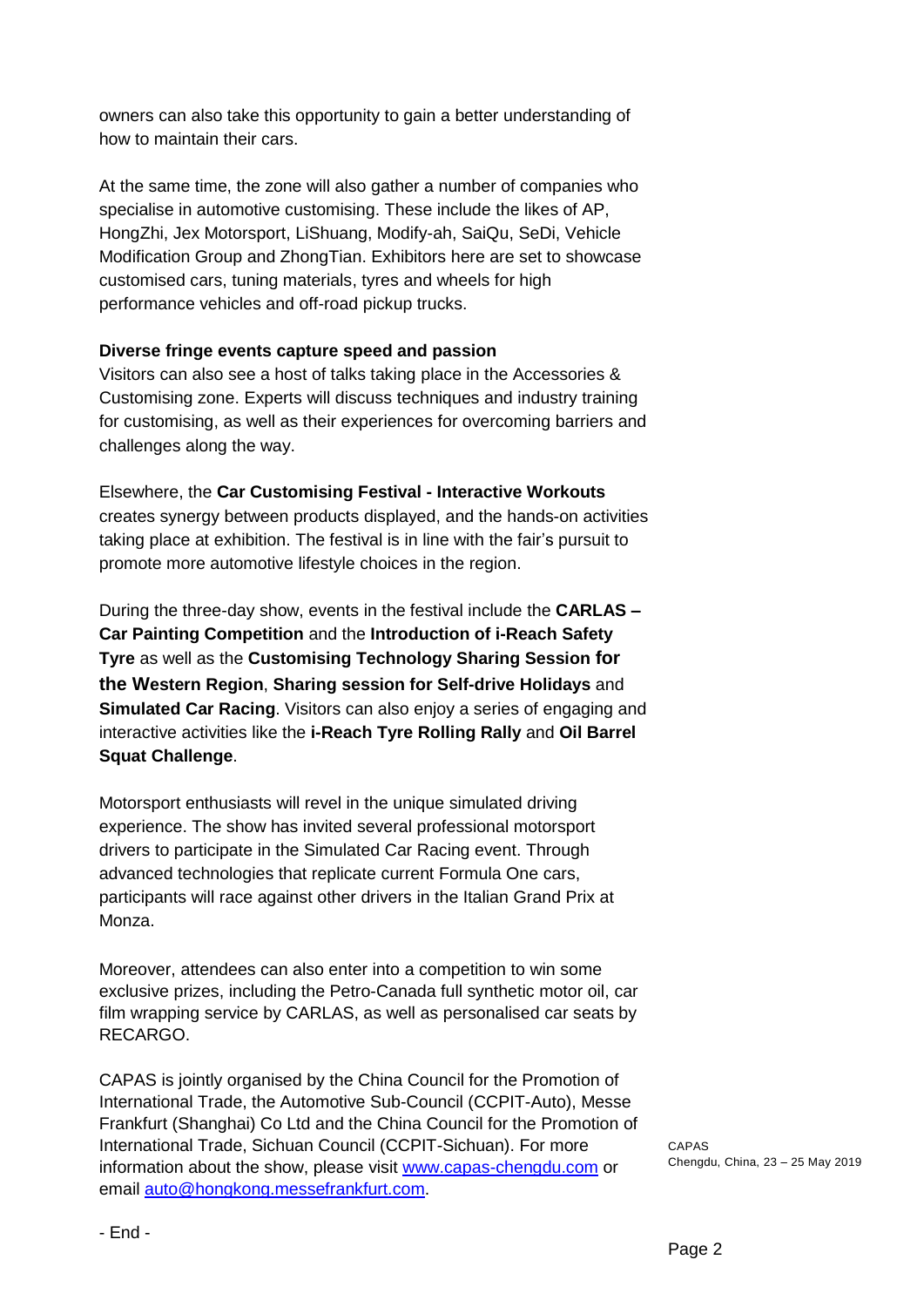#### **Background information on the China Council for the Promotion of International Trade, Automotive Sub-Council (CCPIT-Auto)**

The China Council for the Promotion of International Trade, Automotive Sub-Council (CCPIT-Auto) promotes foreign trade and economic cooperation, technical exchange and introduction of advanced technologies for China's auto industry by following the China Council for the Promotion of International Trade and China Chamber of International Commerce charter. It acts as a bridge for Chinese auto industry enterprises to build cooperation and exchange opportunities across the world. In addition, the committee organises three world leading and highly regarded international automotive exhibitions in Beijing, Shanghai and Guangzhou.

#### **Background information on Messe Frankfurt**

Messe Frankfurt is the world's largest trade fair, congress and event organiser with its own exhibition grounds. With more than 2,500\* employees at 30 locations, the company generates annual sales of around €715\* million. Thanks to its far-reaching ties with the relevant sectors and to its international sales network, the Group looks after the business interests of its customers effectively. A comprehensive range of services – both onsite and online – ensures that customers worldwide enjoy consistently high quality and flexibility when planning, organising and running their events. The wide range of services includes renting exhibition grounds, trade fair construction and marketing, personnel and food services. With its headquarters in Frankfurt am Main, the company is owned by the City of Frankfurt (60 percent) and the State of Hesse (40 percent).

For more information, please visit our website at: www.messefrankfurt.com \*preliminary figures 2018

#### **Background information on the China Council for the Promotion of International Trade, Sichuan Council (CCPIT-Sichuan)**

The China Council for the Promotion of International Trade, Sichuan Council (CCPIT-Sichuan) aims to promote foreign trade cooperation and communication, under the guidance of the Sichuan Provincial Party Committee and the Provincial People's Government, and in accordance with the guidelines of national economic policy and principles. Its main duties are to encourage foreign trade and investment, enhance economic and technological exchange and cooperation, and to foster local enterprises to participate in the economic globalisation. CCPIT-Sichuan also organises a number of international exhibitions including the Western China International Fair.

> CAPAS Chengdu, China, 23 – 25 May 2019